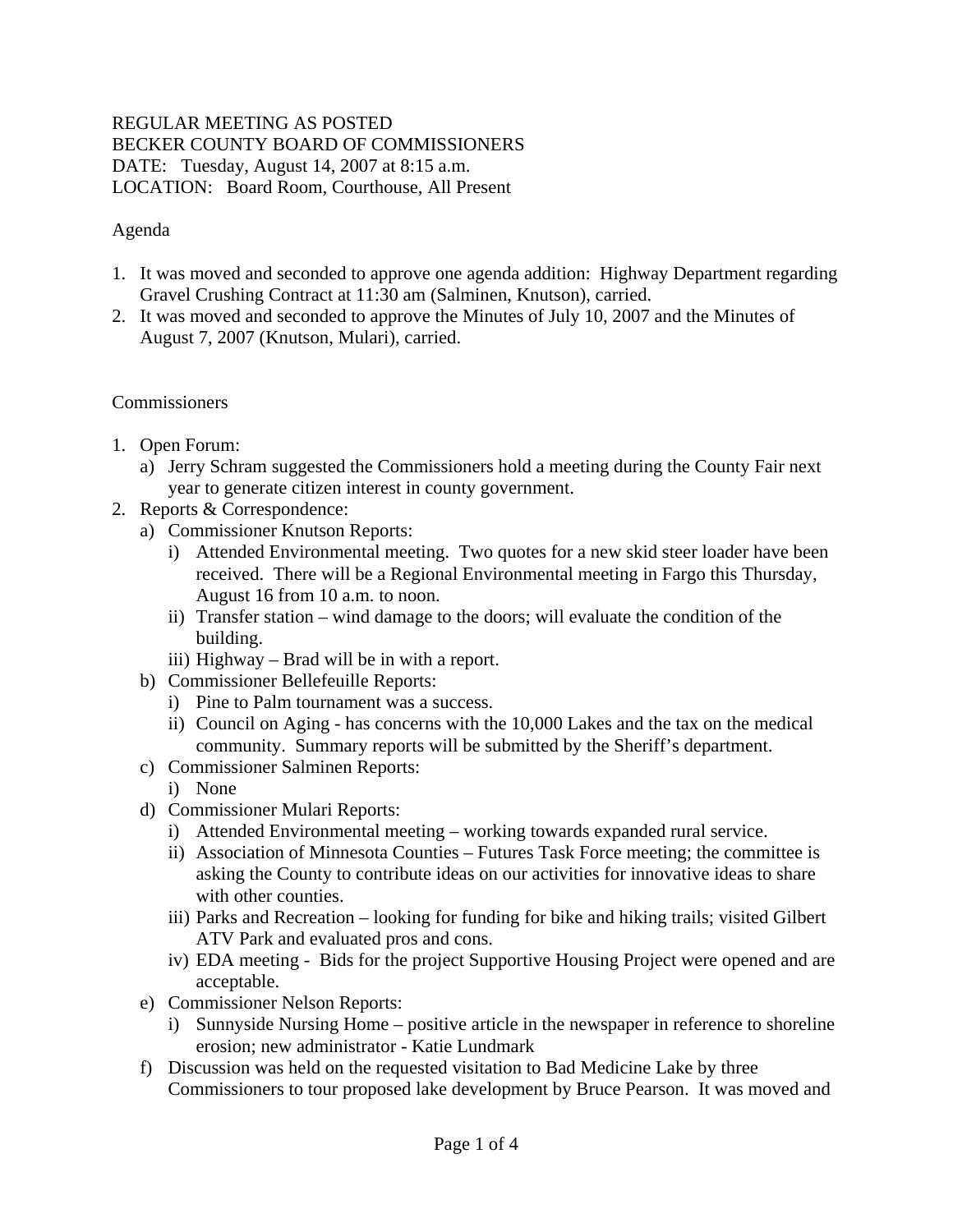seconded to approve mileage for the visits to Bad Medicine Lake (Mulari, Salminen), carried.

- 3. City Utility Easement
	- a) It was moved and seconded, with some discussion, to authorize the County Administrator to sign the easement with the City of Detroit Lakes which runs along the alley with the easement to include the distance from Holmes Street south which will include the public utilities for the Court House (Mulari, Salminen), carried.
- 4. Purchase Agreement for Courthouse Parking
	- a) The purchase agreement is not ready for the Berean Baptist Church property. Negotiations continue. Last Thursday a topographical survey was done.

#### Auditor – Treasurer

- 1. Licenses & Permits
	- a) It was moved and seconded to open the public hearing for licenses and permits (Knutson, Bellefeuille), carried.
	- b) There were no comments from the public for the off sale liquor license.
	- c) It was moved and seconded to close the public hearing for the Off-Sale Liquor License for Jody A. Beaudine – Lakes One Stop Shop LLC – Cormorant Township (Knutson, Mulari), carried.
	- d) It was moved and seconded to approve the Off Sale Liquor License for Lakes One Stop Shop LLC (Salminen, Bellefeuille), carried.
	- e) It was moved and seconded to approve the Seasonal Tobacco License for Lakes One Stop Shop LLC (Bellefeuille, Salminen), carried.
	- f) It was moved and seconded to approve the gambling permit for the Northern Inn Toad Lake Township – Resolution 08-07-1A (Salminen, Bellefeuille), carried.

#### Finance Committee Minutes

- 1. It was moved and seconded to approve the Finance Claims (Knutson, Salminen), carried.
- 2. It was moved and seconded to approve the purchase of 15 phones for completion of the new telephone system for the Sheriff's department (Salminen, Knutson), carried.
- 3. It was moved and seconded, with some discussion, to approve an additional \$21,248 to the Lake Agassiz Regional Library 2006 appropriation (Salminen, Nelson), carried.

#### Assessors

- 1. Abatements
	- a) It was moved and seconded to approve two abatements M06.8717.000, Cormorant, duplicate assessment, \$10.00 and M16.8104.000, Holmesville, assessment error, \$140.00 (Salminen, Mulari), carried.

#### Human Resources

1. Personnel Request – It was moved and seconded to approve the Human Resource request for one part-time custodian, Resolution 08-07-1B (Salminen, Knutson), carried.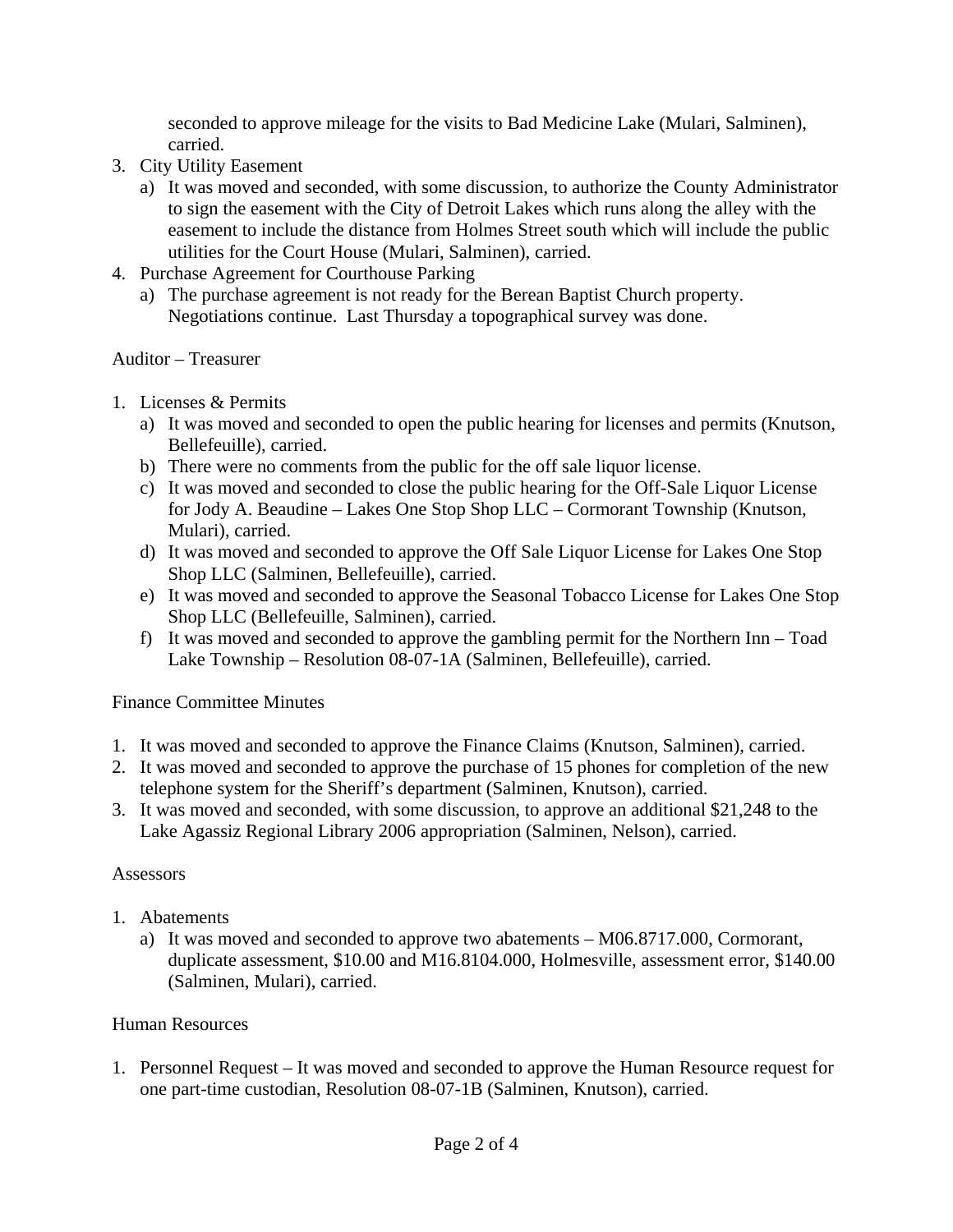## Human Services

- 1. Agenda Additions None at this time.
- 2. It was moved and seconded to approve the Capital Improvement Expenditure request for six workstations in the amount of \$19,387.05 (Salminen, Nelson), carried.
- 3. It was moved and seconded to approve the request to hire a full-time Mental Health Social Worker due to resignation – Resolution 08-07-1C (Salminen, Mulari), carried.
- 4. It was moved and seconded to approve the Copier Lease to replace the copier at the front desk (Bellefeuille, Mulari), carried.
- 5. It was moved and seconded to approve the CK Home Health Care, Inc. service agreement (Salminen, Mulari), carried.
- 6. It was moved and seconded to approve the Stellher Human Services and Independent School District #23 interagency agreement (Salminen, Mulari), carried.
- 7. It was moved and seconded to approve the Stellher Human Services and Independent School District #22 interagency agreement (Salminen, Mulari), carried.
- 8. It was moved and seconded to approve the Frazee School District #23 renewal to jointly fund the provision of Family Community Support Services (Salminen, Mulari), carried.
- 9. It was moved and seconded to approve the Detroit Lakes District #22 renewal to jointly fund the provision of Family Community Support Services (Salminen, Mulari), carried.
- 10. It was moved and seconded to approve the White Earth Tribal Mental Health renewal agreement (Salminen, Mulari), carried.
- 11. It was moved and seconded after discussion to approve the Diamond Willow service agreement (Salminen, Mulari), carried.
- 12. It was moved and seconded to approve the Human Service Claims (Salminen, Knutson), carried.
- 13. It was moved and seconded to approve the Community Health Claims (Salminen, Mulari), carried.
- 14. It was moved and seconded to approve the Transit Claims (Salminen, Mulari), carried.

#### Natural Resources Management

- 1. Review August  $9<sup>th</sup>$  OHV Policy Committee meeting
	- a) Discussion was held on the first meeting of the OHV Policy Committee. More information is wanted and a mission statement will be developed. The next meeting is August 23 at 7:00 pm to 8:30 pm.
- 2. OHV committee membership list.
	- a) Make sure the Tribe is represented in this process and the County's regulations mirror the Tribe's regulations.
- 3. Request to advertise for bids
	- a) It was moved and seconded to approve the Request to Advertise for Bids for class 5 gravel on the Mud Lake Spur County Forest Road located northwest of Shell Lake on Co. Hwy 26 (Salminen, Knutson), carried.